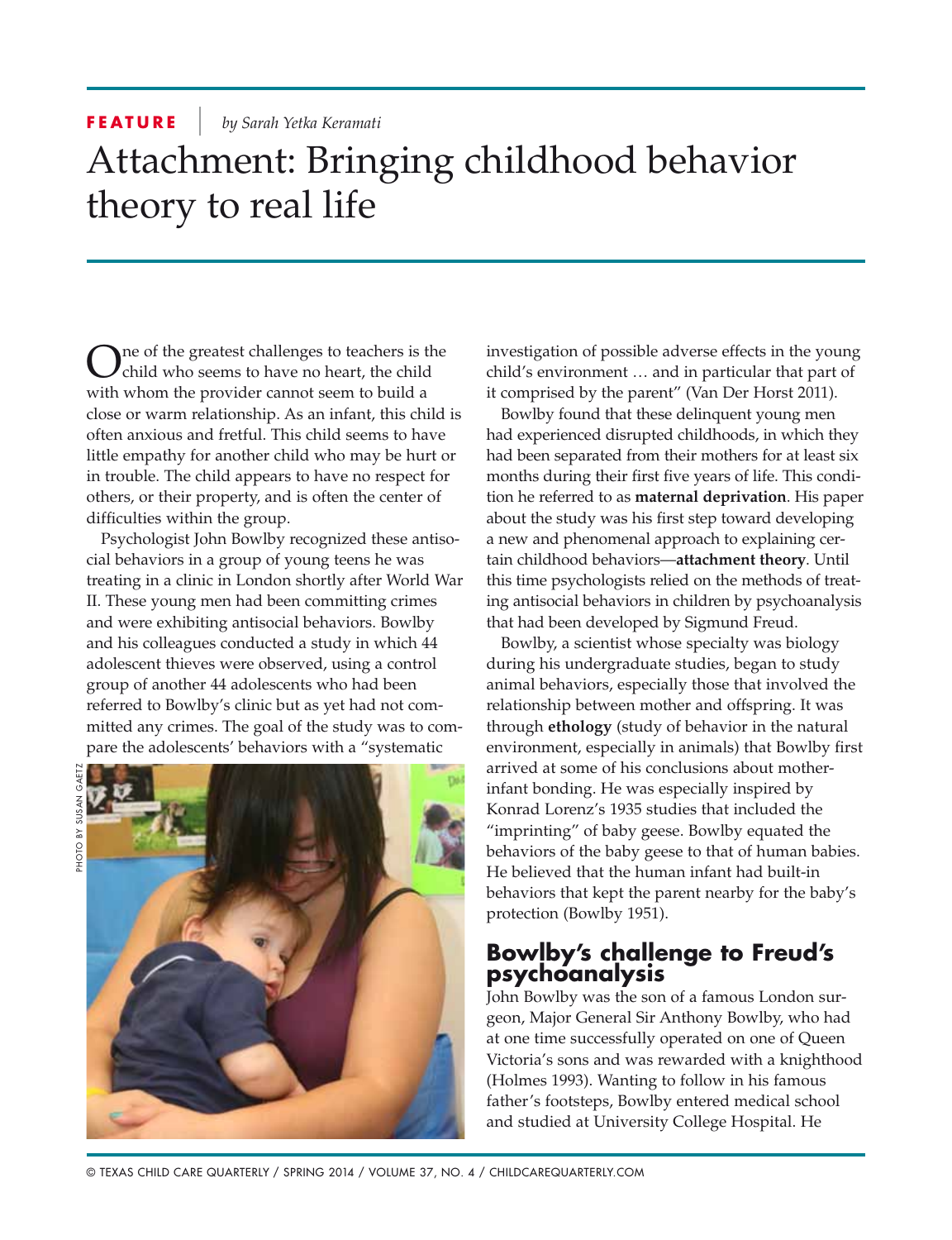found the tedium of becoming a medical doctor was not to be his life's work, and he entered the Institute of Psycho-Analysis.

Wanting to become a child psychiatrist, he threw himself into psychoanalytic studies. He became a student of Sigmund Freud's theories of psychoanalysis. Studying under the *grande dame* of child analysis, Melanie Klein, Bowlby intuitively began to follow another route to the problems of behavior in childhood. He began to discover there was a more realistic reason for a child's behavior, which was beyond the fantasies prescribed by Freud's theory.

### EARLY ATTACHMENTS OF AN INFANT predict how those infants will behave later in life.

Bowlby expressed in his own writings on attachment, "What had deceived me was that my furrows had been started from a corner diametrically opposite to the one at which Freud had entered and through which analysts have always followed" (1982). The innovator Bowlby started a new dimension in treating children with behavioral problems.

While studying with Klein, he observed a mother and child whom he had been treating for hyperactivity and anxious behaviors five times a week. He noticed that the mother also was quite anxious. Bowlby reported to his supervisor (Klein) that he felt that there was a correlation between the child's behaviors and the mother's anxiety.

Klein responded to these concerns by clarifying, "Dr. Bowlby, we are not concerned with reality, we are only concerned with the fantasy" (Kagan 2006). As Bowlby's studies on attachment were being published, Klein "openly ridiculed his notions about the mother-child bond having a lifelong impact on individual development" (Maroda 2012).

# **What is attachment?**

The bond between the mother and the child (or one primary and permanent caregiver and the child) is the basis of attachment theory. It was Bowlby's idea that a close bond between a mother (caregiver) and

her child at the earliest stages of the child's life may determine the child's mental health and emotional stability. He had experienced a detached relationship with his own taciturn, aloof mother. He also had experienced some extreme negative feelings when separated from his favorite, loving nanny. He summarized attachment in this statement: "the infant and young child should experience a warm, intimate, and continuous relationship with his mother (or permanent mother substitute) in which both find satisfaction and enjoyment" (1951).

Bowlby's first assumption was the nature of the child's tie to the mother. He proposed that a 12-month-old has unmistakable behaviors that function to bind the child to the mother. Among those elements are sucking, clinging, following, as well as those (signaling) behaviors like smiling and crying (Bretherton 1992).

The second core assumption was the importance of **separation anxiety**. Bowlby took issue with Freud's claim that maternal over-gratification is a danger in infancy. Bowlby felt that Freud failed to realize that maternal "pseudo-affection" and overprotection may derive from a mother's unconscious hostility. In his view, separation anxiety was directly due to adverse family experiences like continual threats of abandonment or actual rejection from parents.

Separation anxiety could also be related to a parent's or sibling's death for which the child felt responsible (Bretherton 1992). Bowlby claimed that a well-loved child might protest separation at first, but that later the child might develop more self-reliance.

The third core assumption of attachment theory dealt with grief and mourning in infancy and early childhood. Bowlby questioned Anna Freud's theory that infants cannot mourn due to immature ego development. Anna Freud (Sigmund's daughter) contended that infants experience no more than brief bouts of separation anxiety if an adequate substitute caregiver is provided. On the contrary, it was Bowlby's contention that grief and mourning processes in children and adults "appear whenever attachment behaviors are activated but the attachment figure continues to be unavailable." He also suggested that "an inability to form deep relationships with others may result when the succession of substitutes is too frequent" (Bretherton 1992).

Later in life Bowlby determined a fourth core assumption to attachment theory, this one related to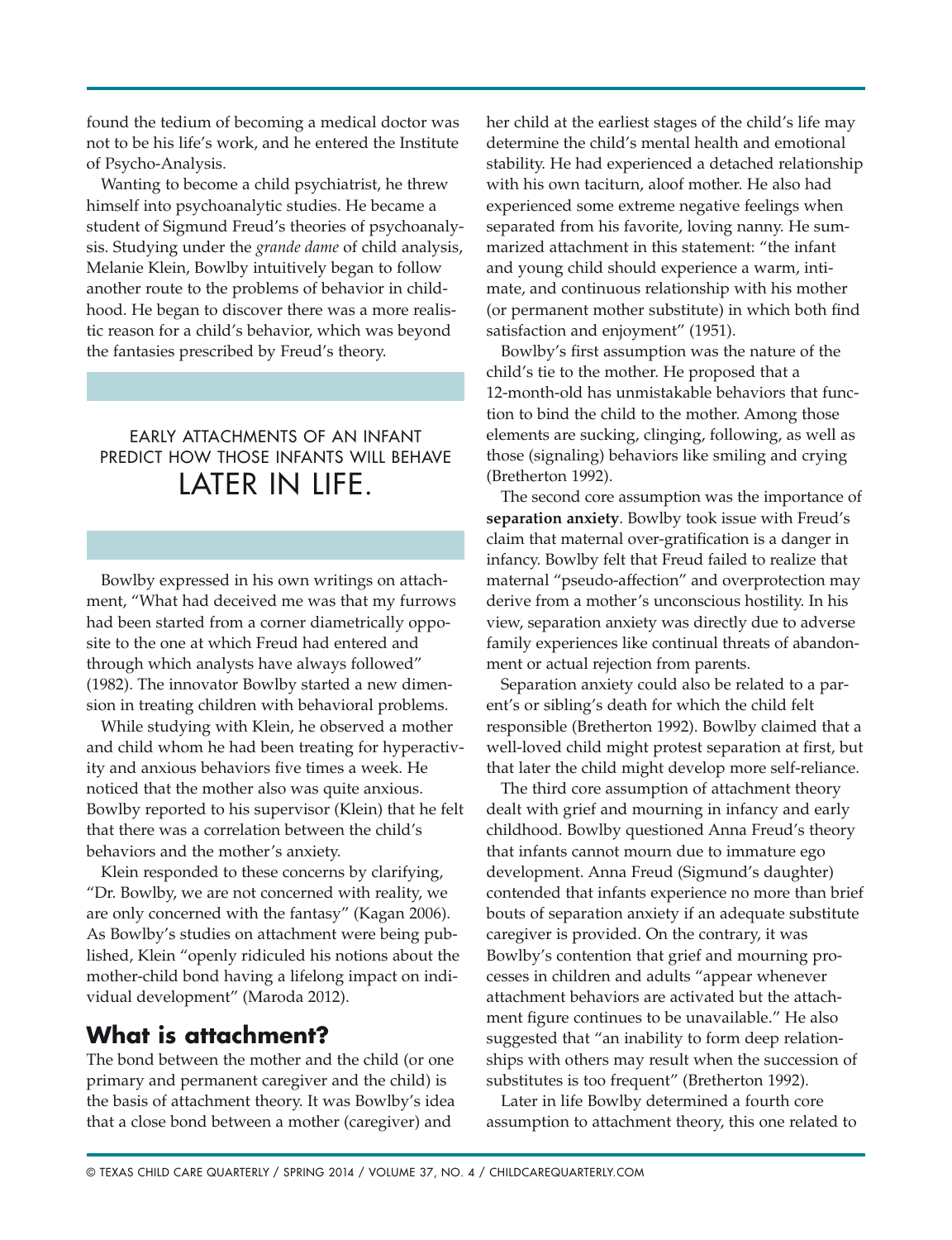psychotherapy. He encouraged the reappraisal of inadequate, outdated working models of *self*, in relation to attachment figures. As most psychoanalysts know, if a person has inadequate, rigid working models of attachment, it is highly likely that the person will transfer or impose those models onto the therapist. This is called **transference**. Bowlby had reported that transference should be remodeled in such a way that the therapist would be the secure base on which the patient could build an internal working model (Bretherton 1992).

## **Mary Ainsworth and the strange situation study**

In 1950 Mary Ainsworth, a developmental psychologist, joined Bowlby's group at the Tavistock Clinic, during which time she became interested in the ethological approach to attachment theory. In 1953 she observed infants from ages 12 to 18 months in an experiment that came to be called "strange situation." In the study, the parent of the child would leave the room briefly and then return to the child. From this study, Ainsworth was able to observe secure attachment and different types of insecure attachment. She concluded that the early attachments of an infant predict how those infants will behave later in life.

In **secure attachment** the child uses a primary caregiver as a secure base from which to explore. The child actively seeks contact with the parent, avoids strangers, and is easily comforted by the primary caregiver after being absent. The child will





engage in activities with a stranger as long as the mother is in the room, but when the mother leaves the child will not engage in activities with strangers.

In **resistant attachment** the child is anxious and fretful with strangers even if the mother is in the room. When the mother leaves the room, the child is extremely upset. When the mother returns, the child will remain close to the mother but seems resentful. The child may even push or hit the mother upon her return.

In **avoidant attachment** the child avoids the mother or primary caregiver and seems ambivalent when she leaves the room. The child will often run away from the mother upon her return. The child does not cling to the mother and has the same emotions with strangers as the child has to the mother (Bretherton 1992).

Ainsworth's colleagues subsequently came up with another type, **disoriented or disorganized attachment.** In this category, the child is confused or demonstrates contradictory behaviors (looking away, showing a dazed facial expression) when the mother or primary caregiver leaves and then returns to the room.

#### **Developing secure attachment in early childhood classrooms**

The behaviors of children vary by individual. Teachers want each child to explore the world within the classroom freely and without hesitation. They want the child to accept peers and teachers, feeling comfortable with each relationship. The child could be outgoing and relaxed, shy and reserved, timid, or cautious but with a strong emotional tie—secure attachment—to a primary caregiver.

Experienced teachers realize that secure attachment does not mean dependency but rather reflects an attitude of liberation toward exploring the world (Bergin and Bergin 2009). Secure attachment is quite obvious when a child protests separation (separation anxiety) from the attachment figure. This type of behavior is more prevalent in younger children, while older children are less likely to feel insecure when separated (Bergin and Bergin 2009).

The beautiful thing about secure attachment is that most children may feel attached to more than one person. The securely attached child is often highly selective of attachment figures (such as family members), and the young child is likely to be attached to